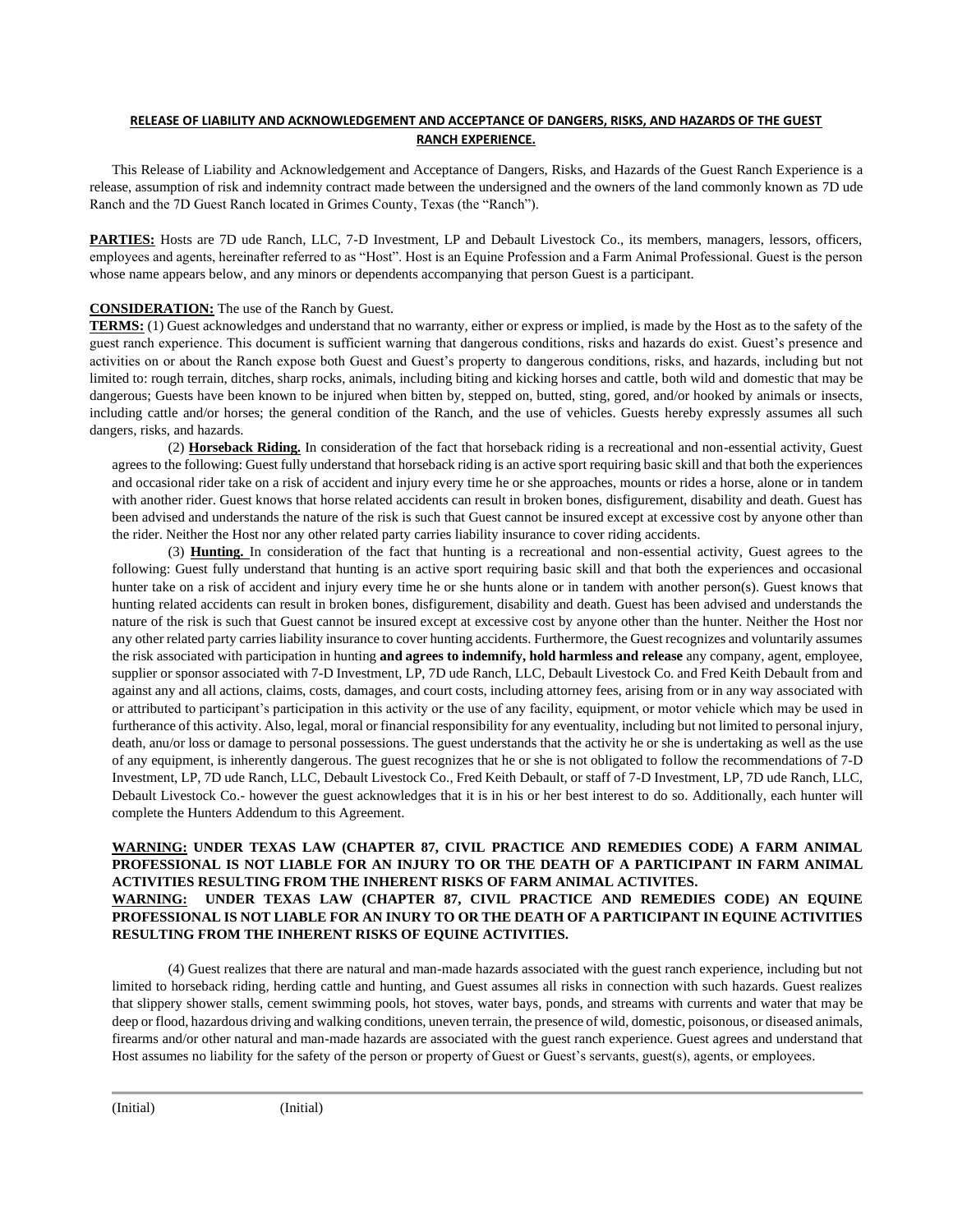(5) For the consideration, Guest agrees to release and hereby does release Host from any liability for damages or injury to the person and/or property of Guest or Guest's servants, guest(s), agents, or employees occurring on or about the Ranch. Cumulative of the foregoing, Guest agrees to **INDEMNIFY AND HOLD HOST HARMLESS FROM ANY AND ALL ACTIONS OF CAUSES OF ACTION, CLAIMS, FRMANDS, LIABILITY, LOSS, DAMAGE. INJURY, COST OR EXPENSE IN CONNECTION THEREWITH, FOR DAMAGES OR INJURY, DEATH, COST OR EXPENSE OF WHATEVER KIND OR NATURE, INCLUDING THE COSTS OF LITIGATION, ATTORNEY'S FEES AN REASONABLE EXPRENSES IN CONNECTION THEREWITH, FOR DAMAGES OR INJURY TO THE PERSON AND/OR PROPERTY OF GUEST OR GUEST'S SERVANTS, GUEST(S), AGENTS OR EMPLOYEES OCCURING ON OR ABOUT THE RANCH, WHETHER OR NOT SUCH ACTION CLAIM, DEMAND, LOSS, INJURY OR DAMAGE CLAIM SHALL BE VALID OR GROUNDLESS.** The term "injury" as used herein also covers death; and the release and indemnification provision of this paragraph is binding upon the successor and assigns the estate of Guest. In addition to other matters covered hereby, the release and indemnification provision of the paragraph also covers all claims for wrongful death under the Texas Civil Practice and Remedies Code. Should Host, or anyone acting on its behalf, be required to incur attorney's fees and costs to enforce this agreement, Guest agrees to indemnify and reimburse them for such fees and costs.

(6) **GUEST EXPRESSLY CONFIRMS THAT IT IS GUEST'S INTENT THAT ALL INDEMNITY OBLIGATIONS AND LIABILITIES ASSUMED BY GUEST UNDER THE TERMS HEREOF SHALL BE WITHOUT MONETARY LIMIT AND THAT BY EXECUTING THIS AGREEMENT, GUEST EXPRESSLY AGREES TO RELEASE AND INDEMNIFY HOST FROM AND AGAINST THE CONSEQUENCES OF HOST'S OWN NEGLIGENCE (WHETHER SUCH NEGLIGENCE IS ACTIVE OR PASSIVE, ORDINARY OR GROSS, AND WHETHER SUCH NEGLIGENCE IS SOLE PROXIMATE CAUSE OR A PROXIMATE CAUSE JOINTLY AND CONCURRENTLY WITH THE NEGLIGENCE OF GUEST OR OTHERS) RESULTING IN THE DAMAHES OF INUR TO THE PERSON AND/OR PROPERTY OF GUEST OR GUEST'S SERVANTS, GUESTS, AGENTS OR EMPLOYEES.**

(7) The guest understand that a photocopy of this authorization is as valid as the original. The Guest certifies that I have no physical or mental impairment, illness, or defect either latent or patent, that either preludes him or her from or increases the risks to the Guest in participation of any of the activities described herein, that Guest does not require any special attention and is capable of full participation of those activities. The guest has carefully read this release of liability and fully understands its contents. The Guest is aware that this is a release of liability and a contract between Guest and 7-D Investment, LP, 7D ude Ranch, LLC, Debault Livestock Co. and Fred Keith Debault and signs it of his or her own free will. (If participant is a minor) the undersigned parent/legal guardian signs this release on behalf of the minor(s) listed above. The Guest (patent/guardian is responsible for the actions of the minor(s)) will not and does not hold 7-D Investment, LP, 7D ude Ranch, LLC, Debault Livestock Co. Or Fred Keith Debault or the staff of 7-D Investment, LP, 7D ude Ranch, LLC, Debault Livestock Co. responsible in any circumstance.

(8) Guest hereby further covenants and agrees that Guest, Guest's heirs, successors and assigns will not make any claim or institute any suit or action at law or in equity against the Host or Host's respective heirs, agents, representatives, employees, successors or assigns.

(9) The provisions, covenants, conditions, and indemnities contained in this Release shall survive the term of the Guest's stay at the Ranch. This Agreement is fully performable in Grimes County, Texas.

In signing this Agreement, I represent and warrant that (a) I have had ample time and opportunity to read this Agreement and have done so; (b) I understand and voluntarily agree to each term of the Agreement; (c) I have the authority to sign this Agreement for each person listed below; (d) I am under no duress or requirement to sign this Agreement; (e) no representations or statements have been made to me about the safety of riding and/or the guest ranch experience, including the quality of suitability of the horses and equipment, or any other matter concerning riding and related activities including trails or guides; (f) I have not been induced to sign this Agreement by the statement or conduct of any person; (g) I have the mental competency to understand and enter into this Agreement.